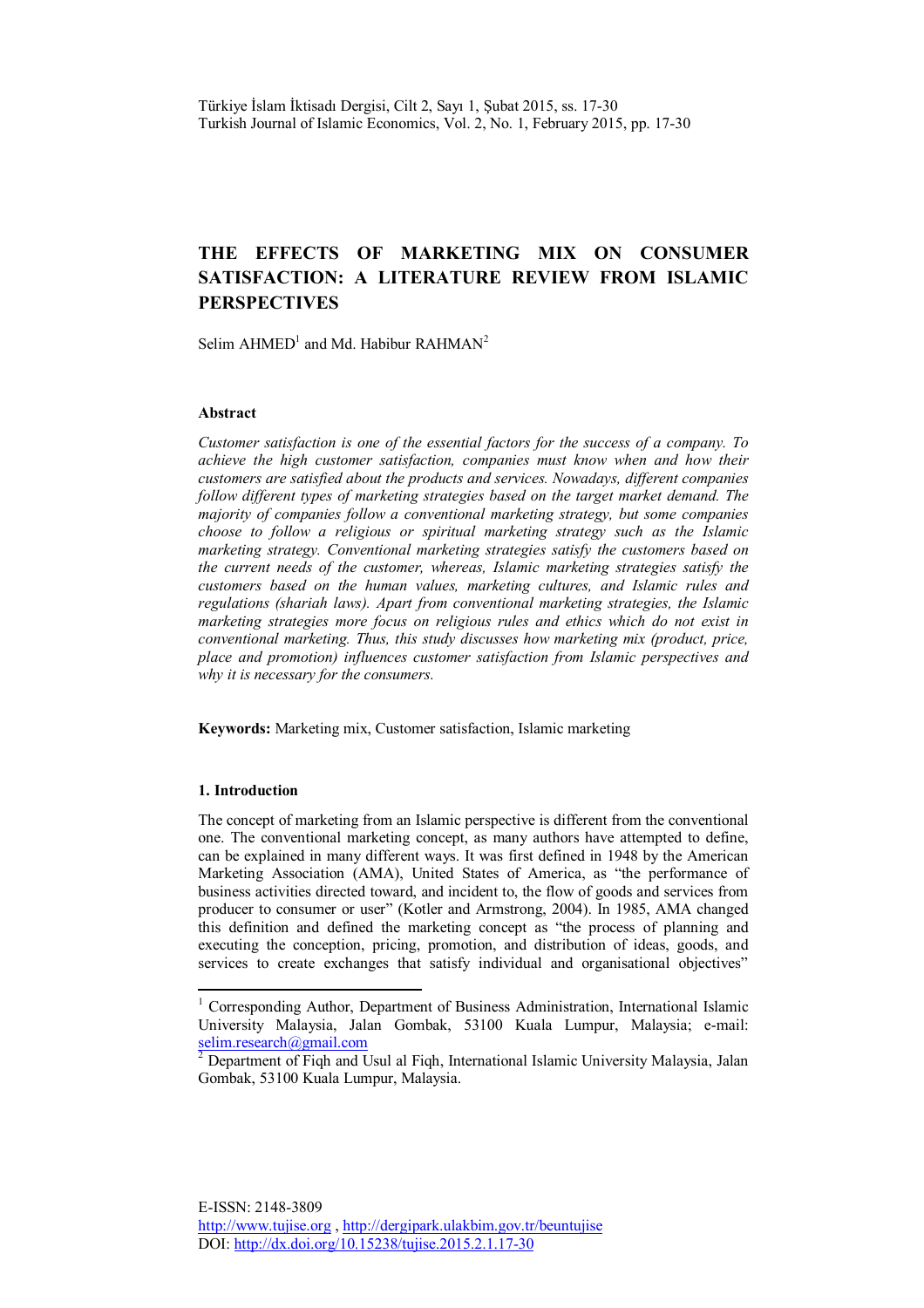(Kotler and Armstrong, 2004). In 2004, Philip Kotler defined modern marketing as "a social and managerial process whereby individuals and groups obtain what they need and want through creating and exchanging products and value with others" (Alom and Haque, 2011).

Unlike conventional marketing, the Islamic marketing concept was established based on the basic motives of the creation of mankind and purpose. In Islam, every human life must follow Islamic *shariah* rules and regulations which are commanded by Allah the Almighty. So in Islam, marketing is not confined to just buying and selling or getting profit from goods and services under any business.

According to Alom and Haque (2011), Islamic marketing is a process and strategy (*Hikmah*) of fulfilling needs through *Halal* (*Tayyibat*) products and services, with the mutual consent and welfare (*Falah*) of both parties (i.e. buyers and sellers) for the purpose of achieving material and spiritual wellbeing in this world and the hereafter. They also mention that Islamic marketing must never compromise with unethical practices such as charging high prices, deceptive practices, misleading information about the products and services, hoarding, poor services to the disadvantaged customers/consumers, and selling unsafe products to the customers without informing them. Islamic marketing strategy always motivates the businessmen or business organisations to avoid these unethical practices to ensure the highest level of morality with satisfaction. If the Islamic marketing concept can be established in business organisations, then all stakeholders will benefit by getting pure products and services with good conduct on the part of the marketers or businessmen. The forthcoming part of this paper is a comprehensive discussion about the impact of customer satisfaction through Islamic marketing mix (product, price, place, and promotion).

### **2. Islamic Marketing Ethics**

Islamic ethics start with the *Tawhid* (the oneness) of Allah *swt*, which is the highest and most important concept in Islam. Brotherhood and social justice are other significant elements of the ethics of Islamic marketing that are established by prohibiting the practice of hoarding in Islam (Arham, 2010). In Islamic marketing ethics there is an amalgamation between the principle of value maximisation and that of the equity and justice for the welfare of the society (Hassan *et al.*, 2008). The analysis of Mohiuddin and Haque (2012) indicates that ethical behaviour has two dimensions: one is conventional and the other is religion-based and Islamic. Only the religion-based ethical behaviour can lead to the utmost satisfaction of the customers and all stakeholders. The interests of all parties in a transaction, such as buyers, sellers, business partners, the community and so forth, are ensured in Islamic teachings and guidelines. Businesses, from an Islamic perspective, are able to manage a balance among their responsibilities: to the company, in terms of profits; to the consumers, in terms of providing safe and quality products; and towards ensuring the welfare of society, in terms of safeguarding moral and ethical levels of those involved. Thus, there are six categories of ethical principles that could be applied to marketing activities. These are the principles of truthfulness, trust, sincerity, brotherhood, science and technology, and justice (Abdullah & Ahmad, 2010). Religion has a huge influence on consumption, particularly in the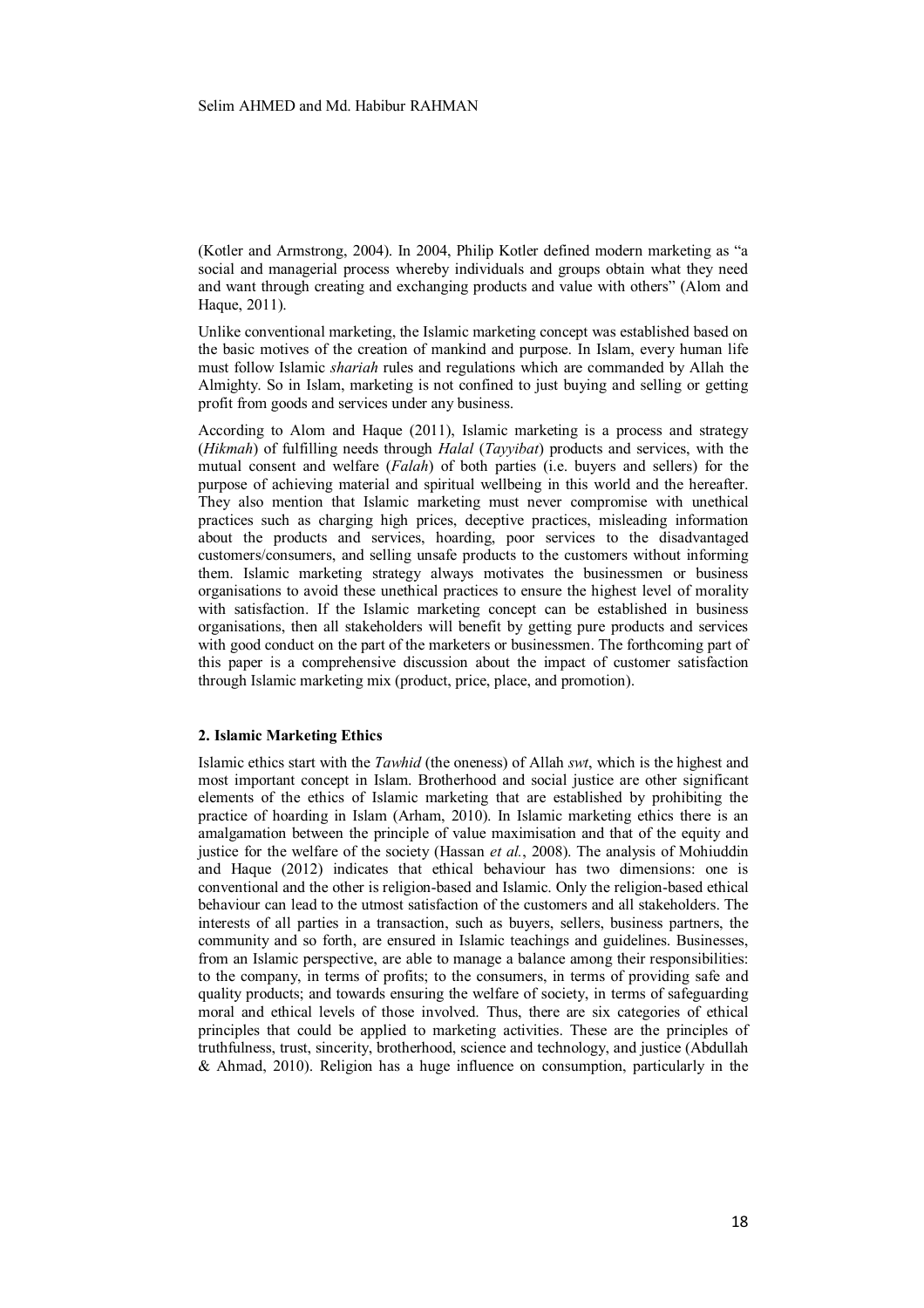example of Islamic marketing, through consumer choices and decisions. The link between religion and personal consumption (perishable and non-perishable goods) is not difficult to find. Ethics deal with the moral issues that embody the values of a society and address the rightness or wrongness of behaviour. Islam, on the other hand, gives directions for a Muslim on how he/she should conduct his/her life. Thus, Islam influences the ethics of Muslim employees and managers (Koku  $\&$  Jusoh, 2014). In the next section, we discussed the effects of marketing mix on customer satisfaction according to the Islamic marketing ethics.

# **3. Islamic Marketing Mix**

In 1965, Borden first established the concept of marketing mix with a set of 12 elements, namely: product planning, pricing, branding, channels of distribution, personal selling, advertising, promotions, packaging, display, servicing, physical handling, and fact finding and analysis. Later Borden regrouped these 12 elements into four elements, or 4Ps, namely product, price, place (distribution), and promotion to satisfy the target market (Goi, 2009). Customer satisfaction can be influenced by the marketing mix (4Ps) based on the Islamic *shariah* perspective.

# **3.1 Product**

A product is what the company has to offer, whether it is something tangible, like a mobile phone, or a service, like health treatment. It is anything that can be offered to satisfy a market's want or need. Successful companies consider the product's form, functionality, features, and benefits from the consumers' point of view. Moreover, each and every product must meet the needs of a particular target market (consumers' expectation). For example, a luxury product should create just the right image for "customers which have everything" (Goi, 2009). Many researchers suggest that the basic product must be positioned for better quality and price-conscious consumers. Other important aspects of product may include: an appropriate product range, design, warranties, or a brand name. Everyone buys products for their own personal benefit, and they buy a product with some expectations. For example, consumers buy books with the expectation of enjoyment and knowledge. There are four types of products. These are as follows:

- 1. *Formal product*: This product refers to the physical item which is bought by the consumers for their own benefit; for example, mobile, computer, and etc.
- 2. *Core product*: The core benefit is associated with using the formal product; what the customer is actually buying from the companies; for example, knowledge or status.
- 3. *Augmented product*: The totality of benefits that the customer receives from the formal product; for example, time saved or quick access to information.
- 4. *System product*: This product refers to the expansion of the augmented product – the attendant add-on and extras that come with the formal product; for example, manuals, training support (Kotler *et al.*, 2009).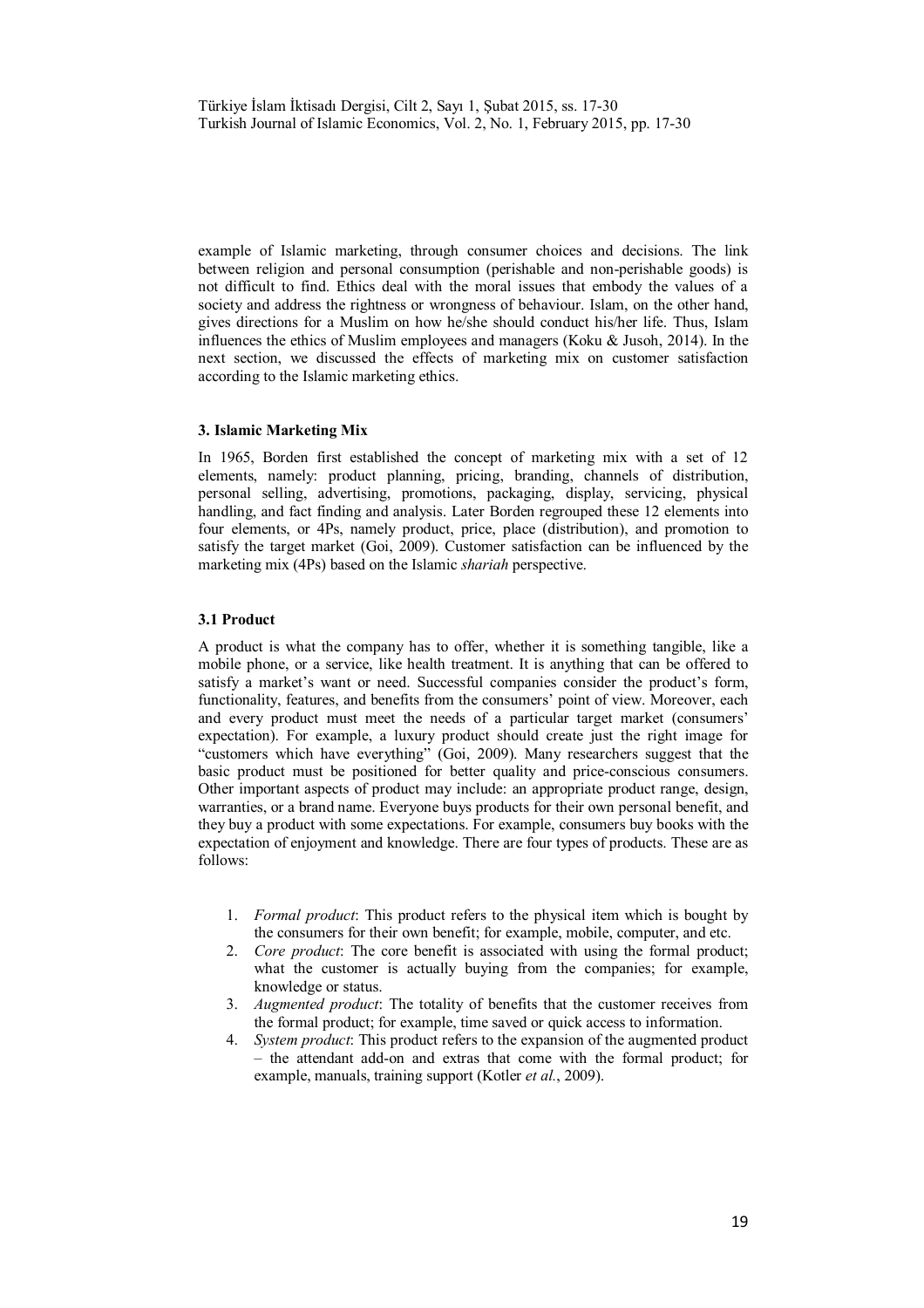# **3.1.1. Product in Islamic Marketing**

In Islamic marketing, product must be pure and permissible (*halal*). This includes the fact that there should not be any harmful ingredients in the product which can affect the consumers and the society negatively. This, in effect, means that the production of the product must be guided by the Islamic code of conduct, which is driven by the Islamic *shariah* laws. According to the Islamic *shariah* laws, the exchange of products or services, such as alcohol, gambling, prostitution, magic, etc. are not allowed to be sold, even if they reap high profits (Alom and Haque, 2011).

From an Islamic perspective, marketers should not hide anything from the buyers, even if the product has some defects, nor should they add attributes to the product that do not exist. Regarding product selling, Prophet Mohammad (SAW) said the following:

*The seller and the buyer have the right to keep or return goods as long as they have not parted, or till they part; and if both the parties spoke the truth and described the defects and qualities (of the goods), then they would be blessed in their transaction, and if they told lies or hid something, then the blessings of their transaction would be lost. (Narrated Hakim bin Hizam, Arham, 2010).*

Based on this, we can understand that the seller must inform the buyer about the quality and any defects of the product before making any transaction. If the seller or buyer lies or hides something from the other, then it will not be considered a *halal* (permissible) business transaction. Therefore, firms and companies must be honest and ethical in order to provide the best quality of products or services. This will therefore fullfil their customers'/consumers' expectations in accordance with Islamic rules and regulations (*shariah* laws).

Prophet Mohammad (SAW) also mentioned that if you are selling a product, then you must not mix good quality products with bad quality products. As an example, there is a *hadith* (narration) where the Prophet went to the bazaar and saw that one person was selling some dates in a basket. At the top of the basket all the dates were shining and looked to be high quality. However, once the Prophet put his hand into the basket, he found that all of the dates were wet and were of very poor quality compared to those at the top. After that Prophet said that a person should not to sell a product to anyone unless they know everything about its quality. From the above example, we can understand that businessman and marketers must be honest and provide the best quality product in order to achieve the customer's complete satisfaction, from the Islamic perspective.

#### **3.1.2. Relationship between the Product and Customer Satisfaction**

According to the Islamic perspective, products or services can influence customer satisfaction through five principles, namely lawfulness, purity, deliverability, precise determination and cleanliness. The first principle, namely that the product should be lawful, should not cause dullness of mind and lead to the customers dissatisfaction about the product or service. The second principle, where the product must be pure,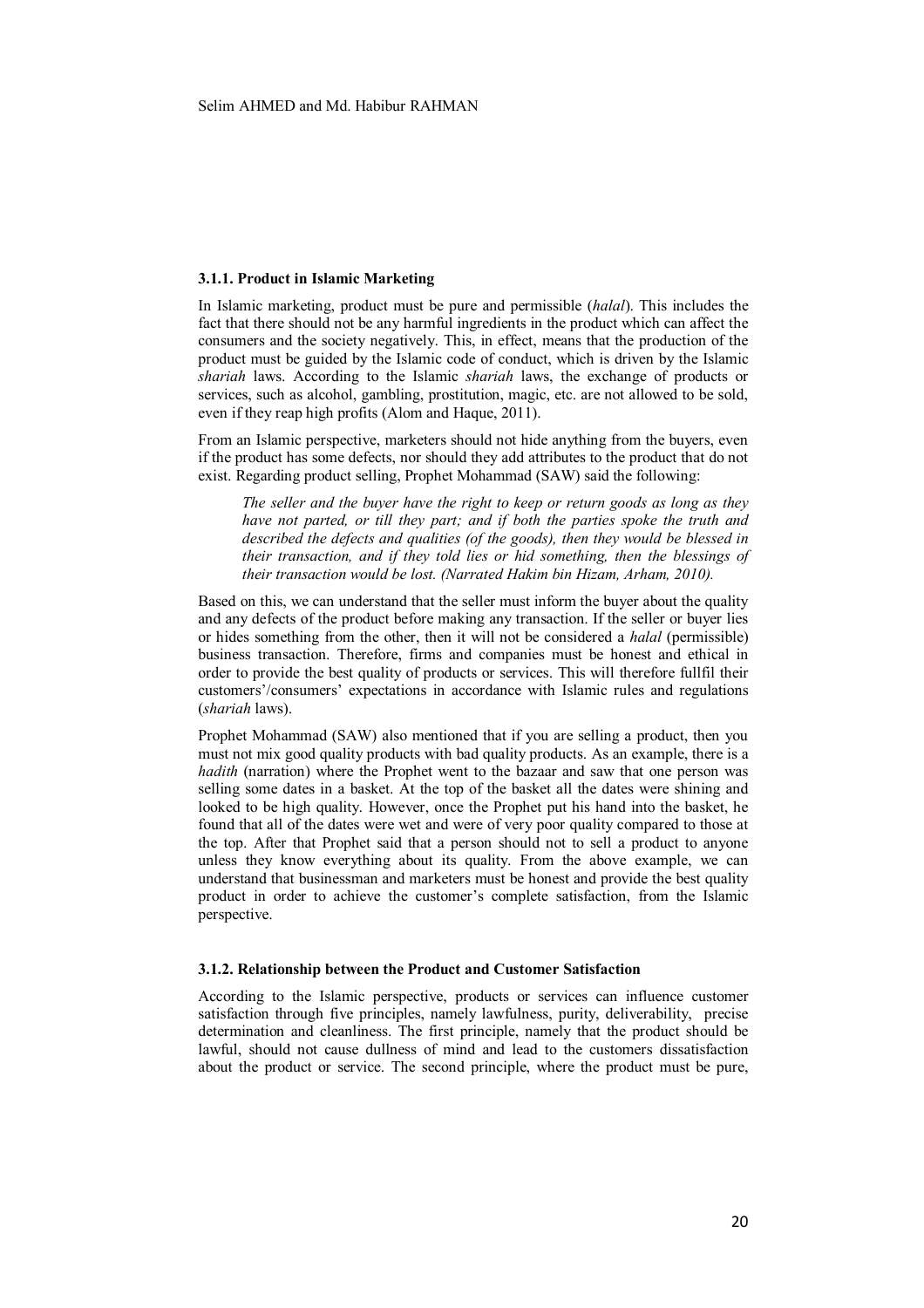must have high quality features, therefore satisfying the customers' expectations. The third principle, the deliverability of the product, encompasses whether or not the product is deliverable. This can include promising the notion of birds in the sky, fish in the sea, etc. that the seller cannot produce, then seller must not attempt to sell it to the customer. The fourth principle, precise determination, encompasses the exact quantity and quality of the product. The seller must be able to inform the buyer about the actual portion of the product. The fifth and final principle is in regards to the product's cleanliness. Unclean products (i.e., items that include dog, pig, unclean garments etc.) must not be sold to customers. Clean products motivate customers to be loyal and satisfied of a particular product, and therefore with the company. In addition, the production process should be permissible (*Halal*) and pure (*twayyib*), in that it should ensure that the ingredients have been taken/extracted/obtained from lawful sources, to the extent that it is free from any harmful consequences (Saeed *et al.*, 2001).

In Islamic marketing, customer satisfaction can be increased through product differentiation. If the firms produce a variety of products based on customer needs, then customers can get the privilege of choosing from the many options. Moreover, if the company can improve the product quality but sell at the same price and conduct business following Islamic *shariah* laws (free from harmful and unethical practices), then the customer would be satisfied, and therefore motivated, to buy the same product or brand again and again from the one seller.

# **3.2. Price**

Pricing is one of the important decisions that need to be made by a firm which would affect its revenue and profitability. In determining the price of a product, a company or marketing manager needs to consider not only the costs it takes to produce the item, but also the customer's perception on the value of the product (Hanna and Dodge, 1995). Moreover, companies strive to get the maximum margin by looking at a whole range of possibilities to set the right price to certain types of customer.

In economics, Adam Smith gives the notion of price as "value in exchange". Moreover, price is determined by the intersection of supply and demand in the market, or the socalled market mechanism (Stiglitz & Walsh, 2006). While from a marketing perspective, price is defined as "The amount of money charged for a product or service, or the sum of the values that consumers exchange for the benefits of having or using the product or service" (Kotler and Armstrong, 2004).

With respect to the types of market, companies face different conditions in order to set the price for its products. In a perfect competition market, companies become only a price taker, which means that it could not (freely) set its own price(s). Instead it has to follow the market price. Given many sellers and no information asymmetry, a perfect competition market would mean that there would be no room for each seller to earn abnormal amounts of profit, and instead it entitles each company to get a normal or equal profit only. Whether they like it or not, companies have to set their price equal to market price. If it is more than market price, the consumers would not buy from them and find other sellers instead. Meanwhile, if it is less than market price, the company would receive many demands and would not be able to meet this expectation as their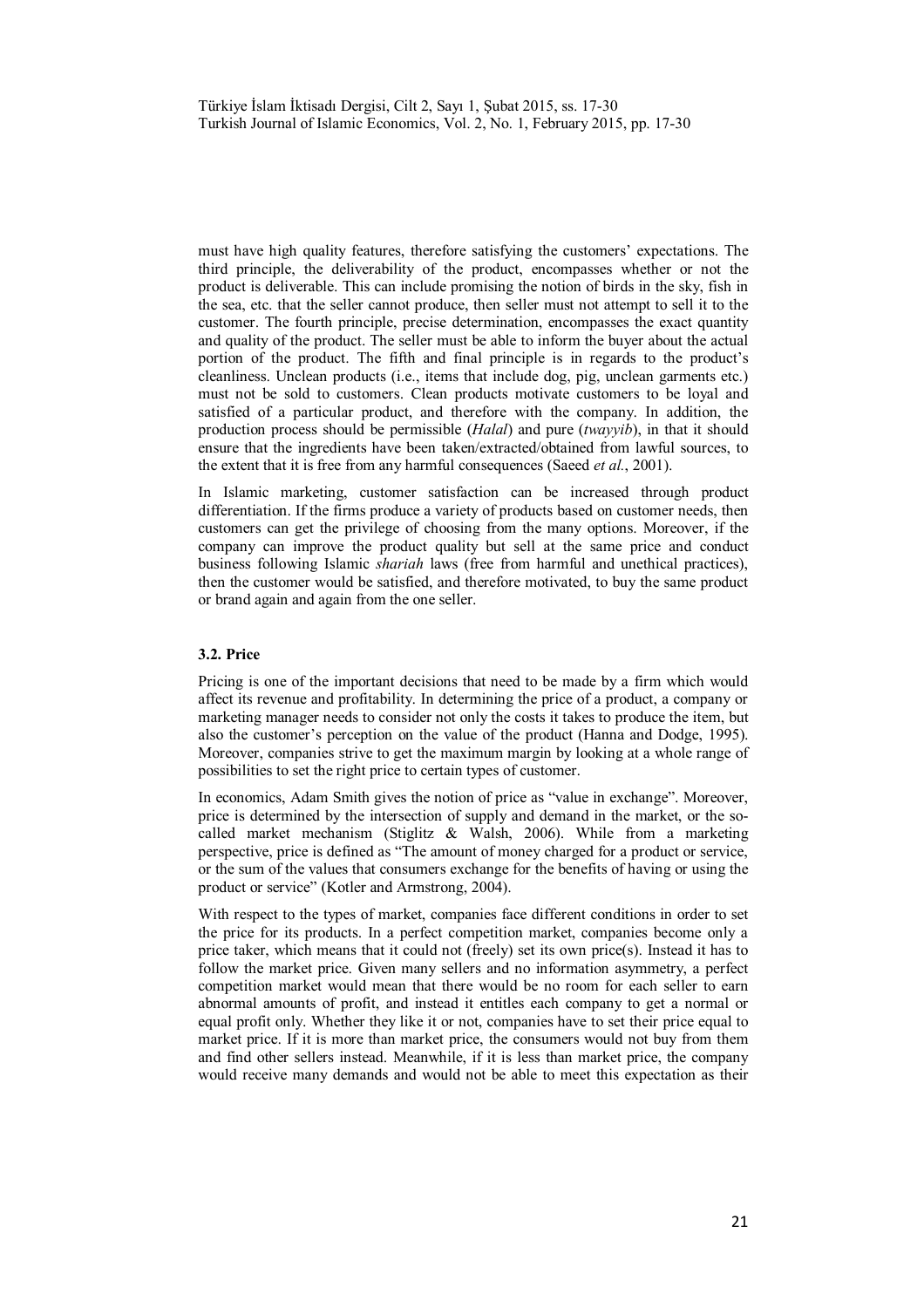stocks would be limited. The other feature of perfect competition market is that there would be no product differentiation, as all sellers would supply the generic, or perfect substitutions of, goods.

According to Kotler and Armstrong (2004), price is one important element of marketing mix. In determining price, firms should consider other marketing mix elements, due to any decision made pertaining to those elements would affect the price too. Thus, firms have to think comprehensively with regards to the marketing mix strategy, especially when considering the price. In the product development stage, instead of analysing the product features first, firms can set the ideal selling price first for particular customers, then develop the product to suit that price. This technique is called 'target costing' (Kotler and Armstrong, 2004).

#### **3.2.1. Pricing in Islamic Marketing**

Islam is a complete and comprehensive way of life. It covers all aspects of human activities including society, politics, economy, education, spirituality etc. and does not tolerate any attempts to secularise human activities (Abdullah and Ahmad, 2010).

Moreover, Islam puts more emphasis on the life in the hereafter. In other words, any human activities in this current life would determine a person's status in the hereafter, and whether they would end up in paradise or hell. Given the totality of Islam, it can be applied in all areas including, but not limited to, the social sciences, physics, biology, law, and, notably, marketing (Saeed *et al.*, 2001). Moreover, Saeed *et al.* also propose using Islamic marketing ethics as an alternative to secular approaches, for three reasons which include: (1) the absoluteness of Islamic teachings, (2) the transcendental aspect of absoluteness and non-malleable nature, and (3) the emphasis on value-maximisation instead of profit-maximisation.

With regard to the value-maximisation, Saeed *et al.*, (2001) explain that it is based on the concept of justice. In the holyur'an, Allah orders the believers to do justice.

> *O ye who believe! Stand out firmly for justice, as witnesses to Allah, even as against yourselves, or your ... lusts (of your hearts), lest ye swerve, and if ye distort (justice) or decline to do justice, verily Allah is well-acquainted with all that ye do.* (Annisa, 4:29)

Based on the above verse, Muslims should practice justice under any condition, even if it may be against their own self, family or group interests. Moreover, Muslims should avoid bias when judging or dealing with others. Finally, in the business and marketing context, justice relates to "fair play" and "just dealing" (Saeed *et al.*, 2001).

The application of justice can be found in many business examples. In trade, sellers must inform customers of the features of the products, including the defects if any to ensure that the price paid is equal to the quality and value perceived by customers. In the service sector, restaurants have to be transparent by informing customers the prices of foods and beverages. In Surah Annisa verse 49, Allah orders the believers to practice justice, fair play, and just dealings: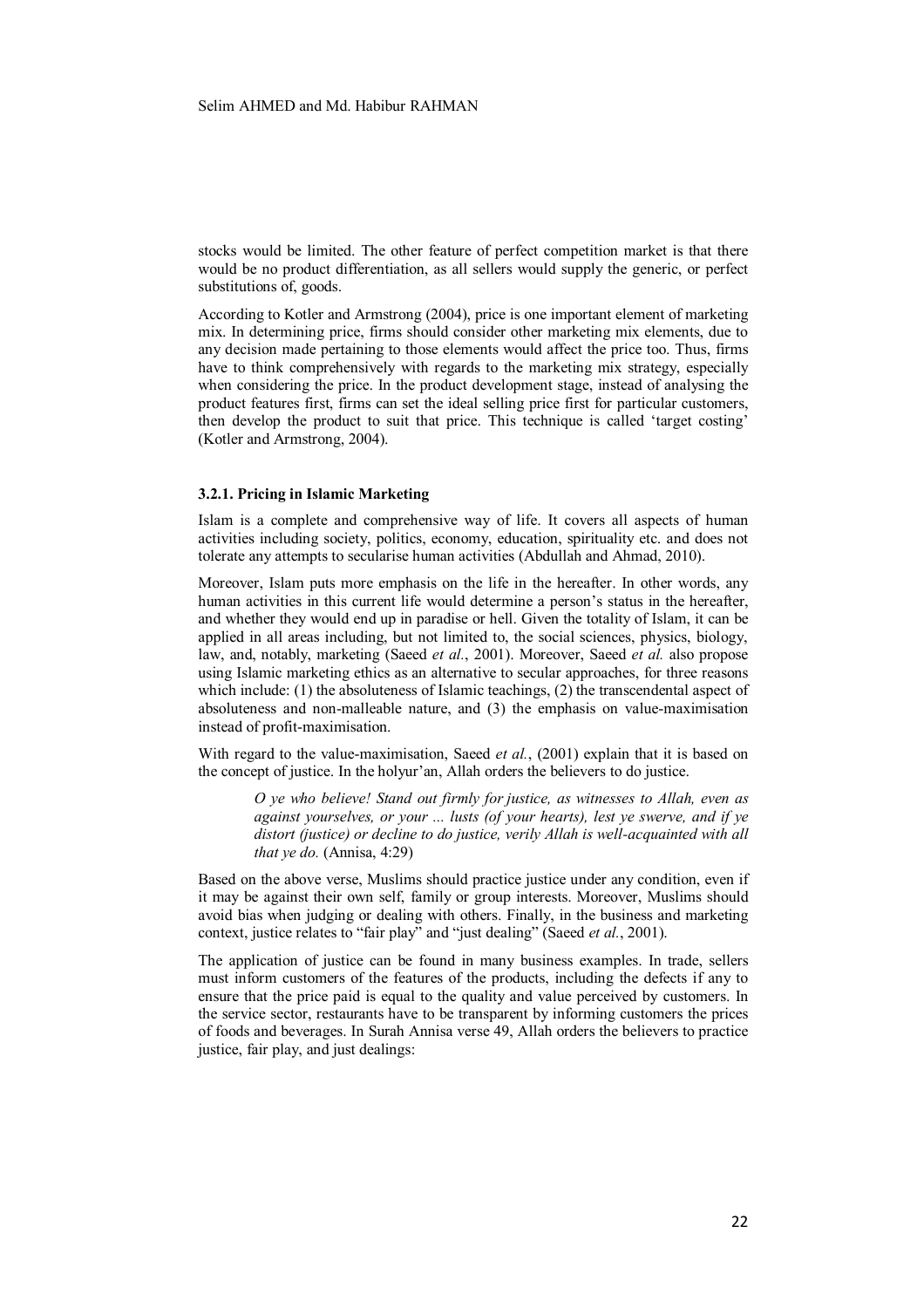*O you who believe! Eat not up your property among yourselves unjustly except it be a trade amongst you, by mutual consent. And do not kill yourselves (nor kill one another). Surely, Allah is Most Merciful to you*.

To assure that just dealings and fair play exist in a trade contract, the features of the goods (subject matter) must be precisely defined by both contracting parties (seller and buyer). Prophet Muhammad SAW encourages the parties to a contract to mention all aspects of the agreement to avoid misunderstanding which can lead to legal dispute as mentioned in the hadith narrated by Ibn Abbas below:

> *"Allah's Apostle came to Medina and the people used to pay in advance the price of fruits to be delivered within one or two years. (The sub-narrator is in doubt whether it was one to two years or two to three years.) The Prophet said, "Whoever pays money in advance for dates (to be delivered later) should pay it for known specified weight and measure (of the dates)." (Book [#35,](http://www.searchtruth.com/book_display.php?book=35&translator=1&start=0&number=441) Hadith [#441,](http://www.searchtruth.com/book_display.php?book=35&translator=1&start=0&number=441) Sahih Bukhari)*

Islam does not view pricing solely from the business perspective but also from the interest of society. According to Abdullah and Ahmad (2010), all parties' (buyers, sellers, society, etc.) interests are protected in Islam. The idea here is that any selfinterest should not sacrifice the other higher objectives. In other words, business organisations have to move beyond the narrow-minded objective of profitmaximisation. Saeed *et al.* (2001) argued that too much reliance on profit-maximisation would create problems of moral hazard. Consequently, companies would create ways to maximize profits that sometimes may harm the society.

The case of the sub-prime mortgage crisis in US in 2008, for instance, was mainly driven by speculative actions of financial institutions for more profits by creating complicated financial products. They engaged in trickery to improve the products features. In financial markets, to attract more demand for securities, they should obtain a triple A rating. The conflict of interests persisted as the issuer of securities paid rating agencies huge funds for high ratings. When the crisis started, many securities buyers, mortgage borrowers and people on the street did not now what was going on. The subprime crisis was escalated by the financial and economic crisis with the middle and low income earners badly affected. Many of them become homeless, lost savings, jobs, and futures. The crisis spilled over to other countries and almost all the world experienced recession on different levels.

The lesson learnt from the above crisis is when greediness is blended with competition to maximize profits, it is likely to lead to adverse outcomes. The financial institutions involved sought their own benefit without considering the impact to the society, economy, and environment. Saeed *et al.* (2001, p. 130) clearly mention the impact of this pursuit of money;

*Pursuit of money alone will lead a business person towards the path of treason, lying, fabrication, false testimony, standing in the way of duty and assiduous search, and the pursuit of valueless earnings. In this struggle of amassing wealth, he/she will be ready to sacrifice his/her honour and forsake the higher moral value.*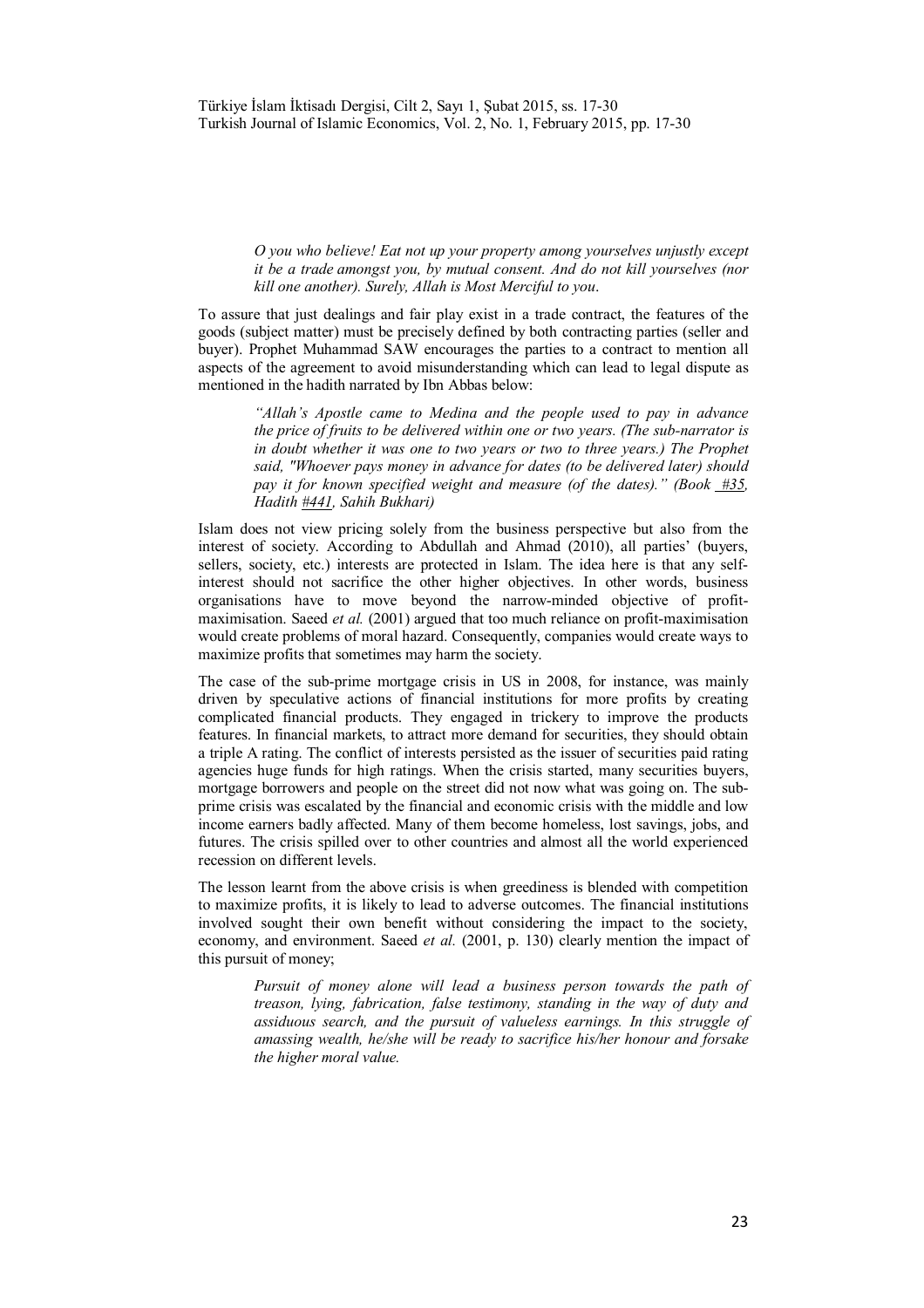Al-Qur'an addresses this issue in Surat At-Takathur:

# *Competition in [worldly] increase diverts you. Until you visit the graveyards. (102: 1- 2)*

People who blindly follow their desire to maximise profit would not realise that they are in an endless worthless race until they die. To put it back into perspective, in terms of objective, there should be something beyond short term benefits. Companies should adopt value-maximisation as their objective. This concept is somewhat similar to societal marketing, however, it differs in the afterlife dimension and the responsibility to God as the Creator and Sustainer of the universe.

The other dimensions of pricing from the Islamic perspective include Islam's prohibition of hoarding, false swearing, price control, while encouraging free trade in the market (Syed, 2008).

> Narrated Tawus: Ibn 'Abbas said, "Allah's Apostle said*, 'Do not go to meet the caravans on the way (for buying their goods without letting them know the market price); a town dweller should not sell the goods of a desert dweller on behalf of the latter.' I asked Ibn 'Abbas, 'What does he mean by not selling the goods of a desert dweller by a town dweller?' He said, 'He should not become his broker.' "(Book #34, Hadith #367, Sahih Bukhari)*

> Narrated 'Abdullah bin Abu Aufa: *A man displayed some merchandise in the market and took an oath that he had been offered a certain price for it while in fact he had not, in order to cheat a man from the Muslims. So then was revealed:--"Verily! Those who purchase a small gain at the cost of Allah's Covenant and their oaths..."(3.77) (Book #60, Hadith #73, Sahih Bukhari)*

In the case of any threats that could potentially damage the market mechanism, the authority could interfere in the market by imposing penalties upon parties that deliberately harm the public interest (Saeed *et al.*, 2001). For instance, a seller or group of sellers conspire to increase the market price by hoarding products. To safeguard the public welfare, the government or market authority could impose severe punishments on the sellers involved in such a scheme. Moreover, the market authority could continue interfering in the market by increasing the supply of the goods. Once the supply of goods returns to normal, the market authority should withdraw their intervention in the market and let the market players engage in free trade.

#### **3.2.2. Relationship between Pricing and Customer Satisfaction**

According to Hallowell (1996), service management literature suggests that the customer's perception of the value received would influence customer satisfaction. Moreover, Anderson *et al.* (1994) suggest that customer satisfaction is a function of quality, price, and expectations.

It is important for a firm to satisfy their customers. After having satisfied the customers, the firm can rely on this type of customer basis to improve its profitability. Anderson *et al.* (1994) suggest that loyal customers would stabilize the cash flow of a firm. They give the example of three colleagues who frequently buy their meals in a restaurant near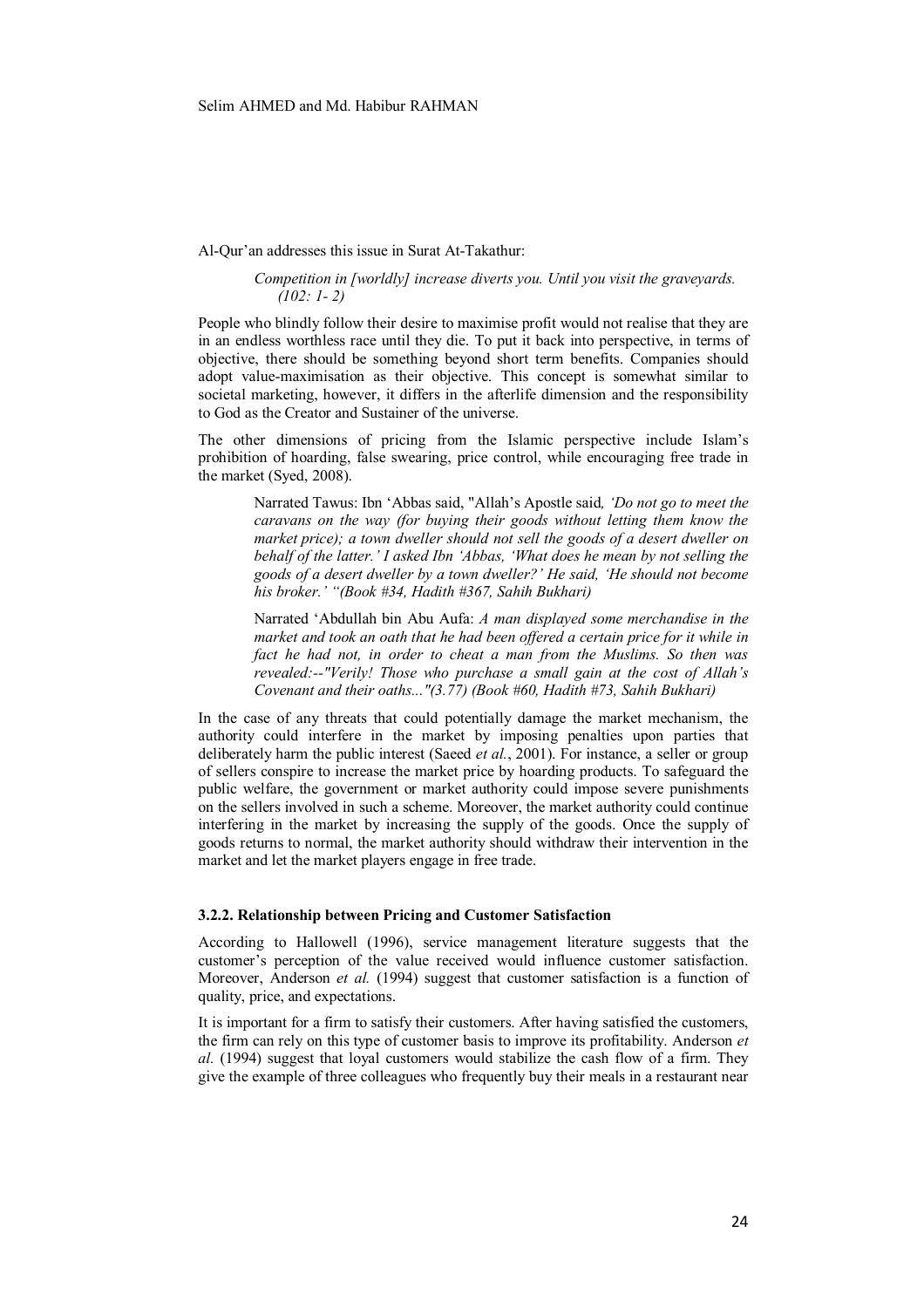their office. Let's say, the average price of a meal is \$6 and they visit the restaurant three times a week, given those conditions, the restaurant can earn \$2,700 annual revenue. If the restaurant has another one hundreds loyal customer with similar buying behaviour, the restaurant would have an annual revenue of \$90,000. With that in mind, loyal customers are the main source of revenue of a company. Hence the company needs to retain them to ensure its sustainability.

With regard to pricing a product, a company or marketing manager needs to consider not only costs of production, but also the customer's perception on value of the product (Hanna and Dodge, 1995). Before deciding to buy a product or service, customers have the expectation in mind regarding the specifications, quality, value and price of the product or service. If their expectations meet the reality of the product or service encountered, they would be satisfied. Moreover, if the trend of satisfaction among customers keeps improving, then the company would be expecting customer loyalty. Loyal customers would benefit the company in the long run. According to Anderson *et al.* (1994), customer satisfaction positively affects the profitability (return on investment) of company in future periods. Moreover, given the long run nature of customer satisfaction and quality, any funds allocated to improve them should be treated as investments instead of expenses.

Finally, customer satisfaction should be regarded as one of the main objectives of a company. Meeting this condition would provide a basis for customer loyalty which would benefit the company in the long run. With respect to pricing decisions, the customers do not solely want cheaper prices, what they want is value of the products or services equal to their expectations.

# **3.3. Place (Distribution)**

A place or distribution channel is a way of transporting the product to the customer and the level of accessibility of the product to customers. This element of marketing mix is like the vehicle for the other elements of marketing (product, price, and promotion). Without place, the customer will not have access to products. Distribution channels can be defined as "*a path through which goods and services flow in one direction (from vendor to the consumer) and the payments generated by them that flow in the opposite direction (from consumer to the vendor)*".

There are some basic channel decisions that a marketer must make before venturing to make the products accessible to the customers. These decisions are direct or indirect, single or multiple, cumulative length of the multiple channels, types of intermediary and the number of intermediaries at each level. A channel is said to be direct when the distribution is from the company to the customer and the payment is paid directly to the company. When a channel is indirect, the company sends the products to a distribution centre and the distribution centre distributes to their major distributors and each distributor will send the products to retailers which will be made accessible to the local or global customers depending on how big the company is. The two types of distribution channels discussed above are for physical and tangible products. For services, a service channel will ensure the accessibility of the services to customers.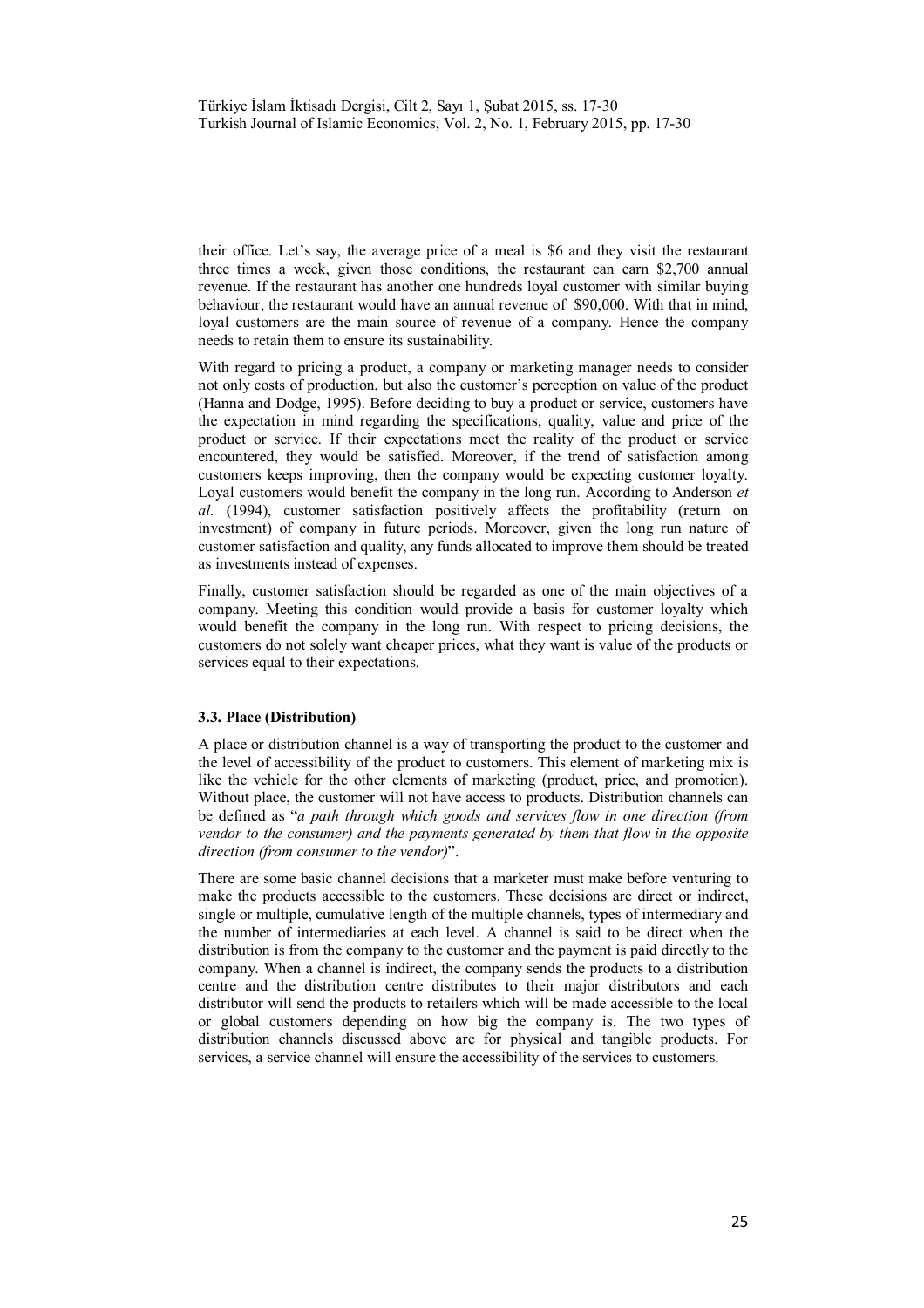#### **3.3.1. Place (Distribution) in Islamic Marketing**

As mentioned earlier, Hassan *et al.* (2008) described Islamic marketing principles as a way of combining value-maximisation with the principle of justice for a broader scope of public welfare. As such, conventional marketing looks deep into value maximisation of products and services, while Islamic marketing adds the principle of justice so that the welfare of the customers are properly considered and not overtly concerned with value maximisation. 'Marketing' is fundamentally based on the concept of capitalism and sociological theories of the growth of consumerist culture (Alom and Haque, 2011). Marketing and the elements pertaining to it focus directly on increasing wealth and abandoning the social effect of customer's beliefs and culture. In the case of distribution, there are different issues. Some of the unethical practices that pertain to distribution channels are listed below:

- Manipulating the availability of a product with the aim of exploiting the customers
- Coercing customers in the distribution channel
	- Exerting undue pressure over the resellers' choice to handle a product
- Using packaging designs without proper security and safety for the product
- Inappropriate packaging of the product
- Transporting dangerous and toxic products through public highways
- Distributing haram products together with halal products (Hassan *et al.*, 2008).

All of these practices are against Islamic marketing ethics for distribution channels. The ethical behaviour of an Islamic marketer should be of a fair and just person without exploiting customers or deceiving them in any manner.

### **3.3.2. Relationship between Place (Distribution) and Customer Satisfaction**

As mentioned earlier, one shall not forget that the Islamic marketing system aims at maximizing the satisfaction of customers so as to enable adequate exercise of human values, marketing culture and Islamic rules and regulations, as Islam ideates a customer oriented marketing culture to be – for the purpose of the whole human wellbeing and consecrated life (Alom and Haque, 2011).

In conclusion, distribution channels are very important for customer satisfaction and retention as it is the vehicle that connects the products and services from the producer to the customers. However, ethically, the principles of Islamic marketing discourage anything that will bring discomfort for customers and in terms of distributing products to customers, it ought to create value and improve the standard of living of the people. All the elements of marketing mix are inter-related; thus, when the product produced is not Halal or ethically unfit for consumption or use, it must not be distributed to customers. If the product is Halal but priced too high for customers to buy, it must not be distributed for sale. In addition, if the product is full of deceit (promoted wrongly), it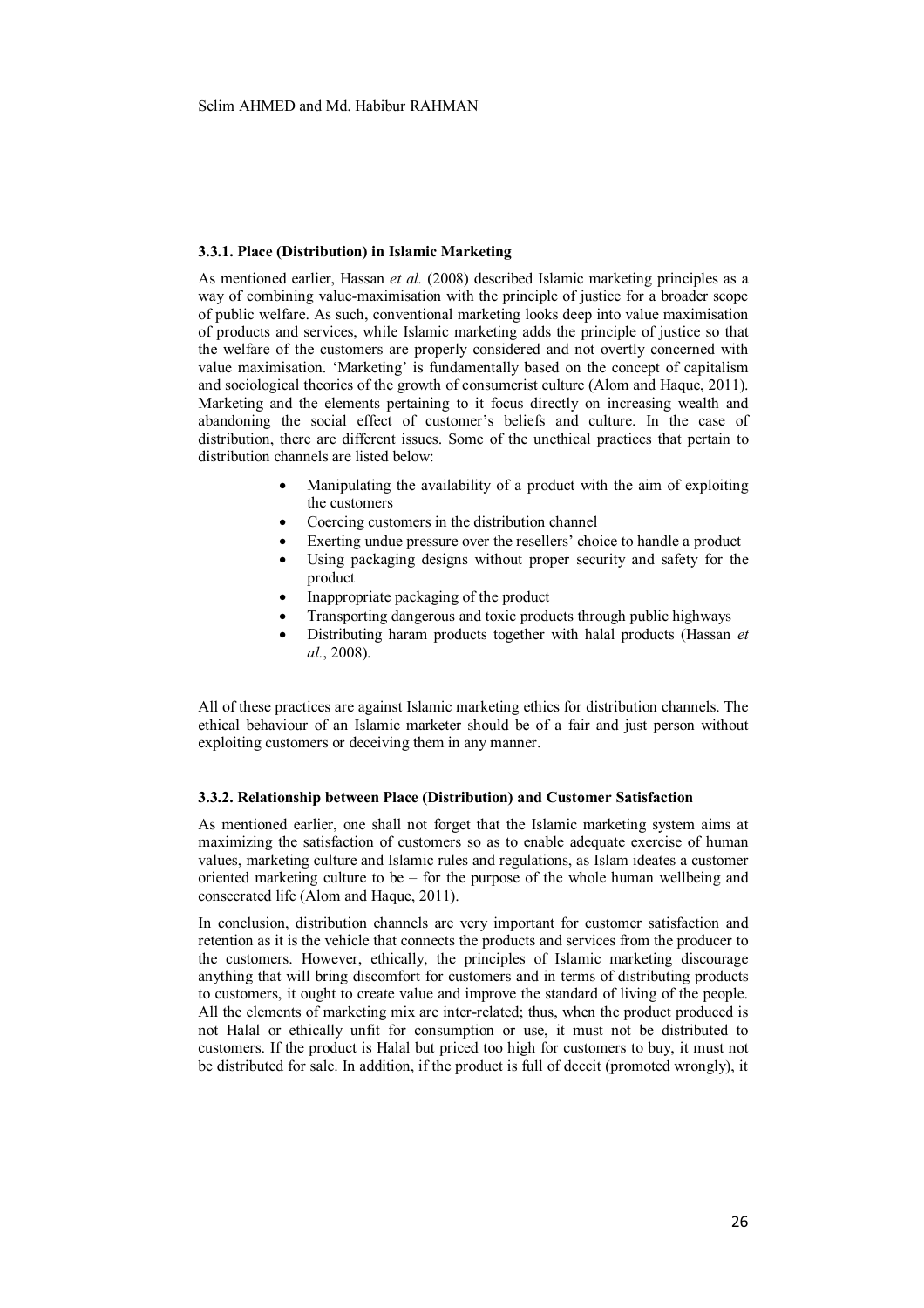does not uplift the moral standard, and as such, it should not be distributed to customers. Islamic marketers are obliged to understand and project themselves in a fair and upright manner as well as Islamic distributors.

# **3.4. Promotion**

According to the definition of the Chartered Institute of Marketing (2004), 'promotional mix' is "a term used to describe the set of tools that a business can use to communicate effectively the benefits of its products or services to its customers". Thus, promotional mix is said to include tools such as advertising, public relations, sales promotion, direct marketing, and personal selling. Businesses need to inform customers of the products and services they provide in order to facilitate the firm's survival in the very competitive business environment. In addition, "effective communication with your customers is vital to ensure that your business generates sales and profits". This latter part of the explanation given by the Chartered Institute of Marketing (CIM) is where promotion in Islamic marketing would beg to differ, since generating sales and profits is not the main objective or goal of businesses implementing Islamic marketing. Promotional mix activities can be beneficial in terms of social and economic progression by encouraging "healthy competition", however from the lens of an Islamic marketer, these activities should not encourage wasting or overspending of resources (Abdullah & Ahmad, 2010). Furthermore, the concept of promotion in Islamic marketing focuses more on providing customer satisfaction, rather than satisfying one's (the firm's) own goals alone.

#### **3.4.1. Promotion in Islamic Marketing**

Due to the lack of written literature specifically on 'promotion' in Islamic marketing, or 'promotion' from an Islamic perspective, this section looks at the various literature that is in one way or another related to this topic, such as those written on Islamic marketing in general, Islamic economics, and the like. This allows us to make inferences as the basis of Islamic perspective lies on the same two main sources, i.e. the Quran and Sunnah

> *Muslim marketers must ensure that all aspects of marketing activities, such as planning of goods and services, pricing and distribution strategies, as well as the promotional techniques used, are in accordance with the regulations stipulated in the Quran and the Sunnah. (Abdullah and Ahmad, 2010)*

Abdullah and Ahmad (2010) outlined six categories of ethical principles (Islamic perspective) which are applicable to marketing activities i.e. truthfulness, sincerity, trust, justice, brotherhood and science and technology. On similar grounds, Ibn al-Ukhuwwah mentioned that over-praising or exaggerating of qualities and attributes that the product or service does not have, is in fact unethical, particularly under Islamic marketing ethics (Hassan *et al.*, 2008). Thus, when dealing with such marketing activity as 'promotion', "all aspects of communication to the consumers, whether through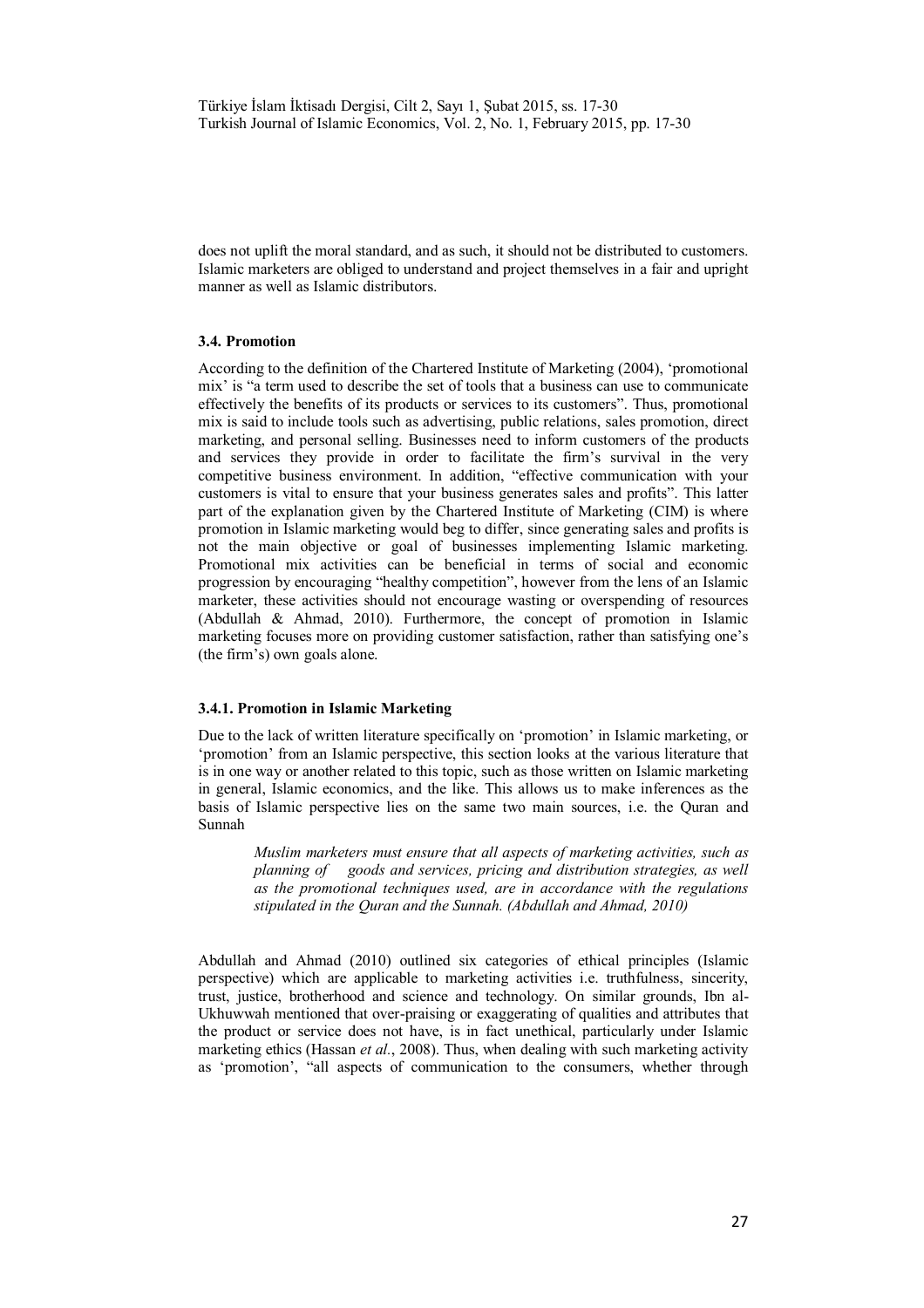advertising or personal selling, must be done in a truthful manner without any intentions of misleading them or cheating them." (Abdullah and Ahmad, 2010).

In Islamic ethics, promotional techniques must not use sexual appeal, emotional appeal, fear appeal, false testimonies, and pseudo research appeal, or contribute to the dullness of the mind or encourage extravagance. Within the Islamic framework, these promotional techniques are unethical since these methods can be utilised purely to exploit the basic instinct of consumers worldwide with a view to gain profits and greater market share (Hassan *et al.*, 2008).

In addition, Hassan *et al.* (2008), further mentioned that "Prophet Muhammad (SWS) expressly condemned all manipulative promotional behaviour stating that, "One who cheats us is not one of us" (al-Nawawi 2: 770)".

### **3.4.2. Relationship between Promotion and Customer Satisfaction**

Alom and Haque (2011) stated that:

*"Target of Islamic Marketing System is to maximize the satisfaction of consumers as well as that of whole mankind and to ensure proper exercise of human values, marketing culture, Islamic rules and regulations as because Islam envisages a consumer oriented marketing culture which ensures human wellbeing and sanctified life".* 

From the above can be inferred that when talking about 'promotion' in Islamic marketing, maximisation of customer satisfaction is very important as this Islamic perspective emphasises on a "consumer-oriented" marketing approach. Thus one can say that all aspects of Islamic marketing, in terms of marketing mix, (price, product, place, and promotion) while upholding and adhering to the rules and regulations in the Quran and Sunnah must maximise and prioritise "customer satisfaction" over "profit".

Arham (2010) mentioned that customer satisfaction is arguably the "key towards sustainable business development". He also added that from learning how the Prophet (SWS) conducted his selling techniques, such as not concealing anything from his buyers, it can be concluded that Islam regards customer satisfaction highly (Arham, 2010). Being able to deliver promises made during promotion, whether it is through direct selling, advertising, sales promotion, or any of the methods, is very important. Not being able to deliver promises made would decrease customer satisfaction on one's business. Providing customers with honesty, transparency, truthfulness, sincerity and all the Islamic ethical values encompassed in the promotional techniques, would definitely increase customer satisfaction, which would most likely enhance customer loyalty. Thus implementing Islamic marketing in one's promotional activities can serve as a competitive advantage for one's firm, as opposed to the widely practiced conventional methods of promotion where various ethical aspects are questionable.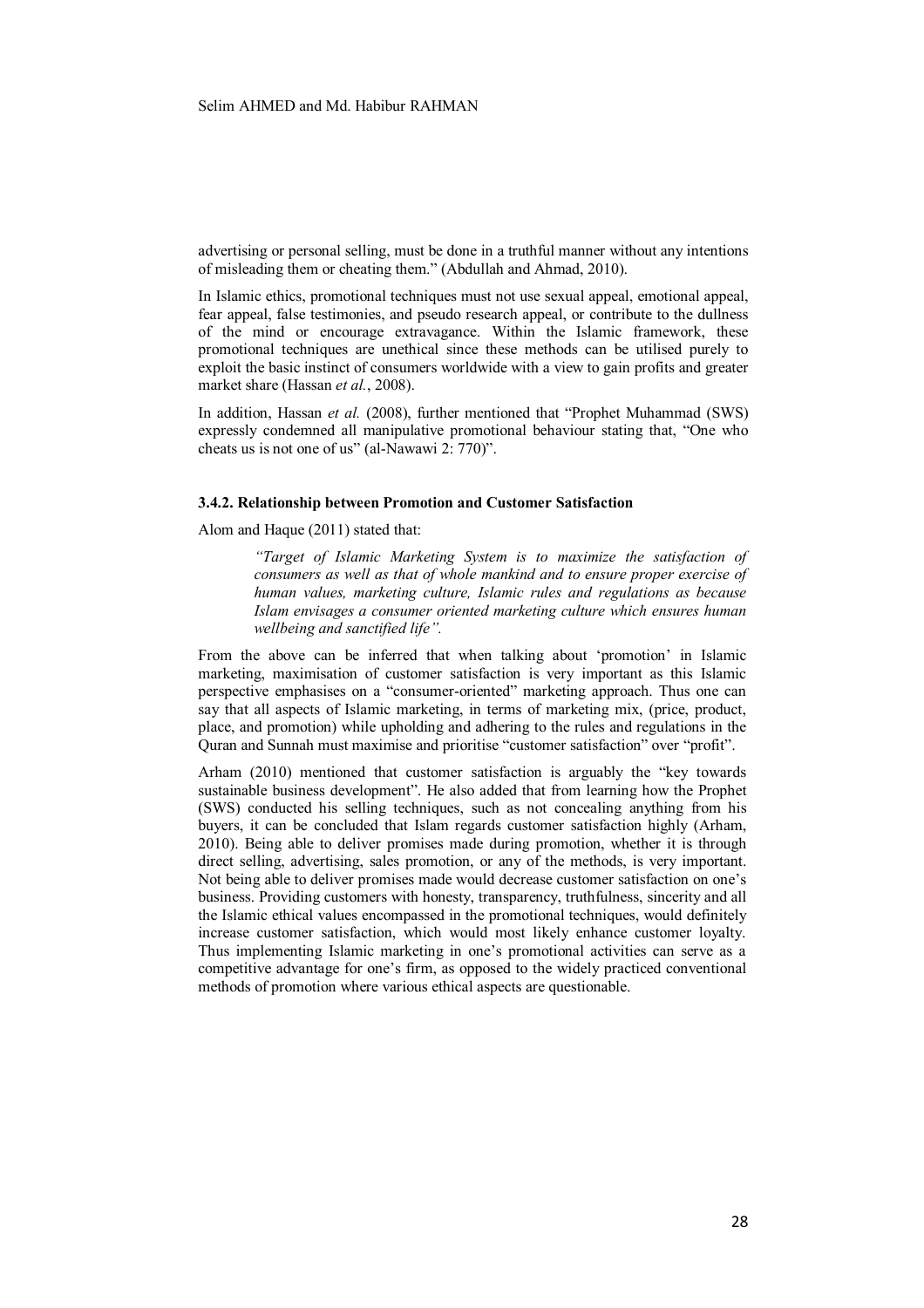Türkiye İslam İktisadı Dergisi, Cilt 2, Sayı 1, Şubat 2015, ss. 17-30 Turkish Journal of Islamic Economics, Vol. 2, No. 1, February 2015, pp. 17-30

# **4. Conclusions**

It is indeed very true that Islam provides a complete way of life. It parcels all features and safeguards human kind for unnecessary 'evils' of society. A lot of the issues and problems faced in society nowadays are a result from the lack of ethics in our daily lives. People tend to be overridden by greed and self-satisfaction, i.e. *competition* and *profit maximisation* rather than looking at *cooperation* and *moderation*, which the latter pair are what forms the basis of Islamic worldview. When talking from an Islamic marketing perspective and comparing 'competition and profit maximisation' versus 'cooperation and moderation', the latter pair provides a "win-win" situation in that it facilitates 'satisfaction' to both the consumers (customers) and the sellers (promoters), as opposed to the former pair which serves to only satisfy the sellers. Thus, in order to avoid promoting 'toxins' towards society, businesses should implement Islamic marketing through all their marketing mix strategies to gain not only better 'rewards' in this world, but also for the hereafter.